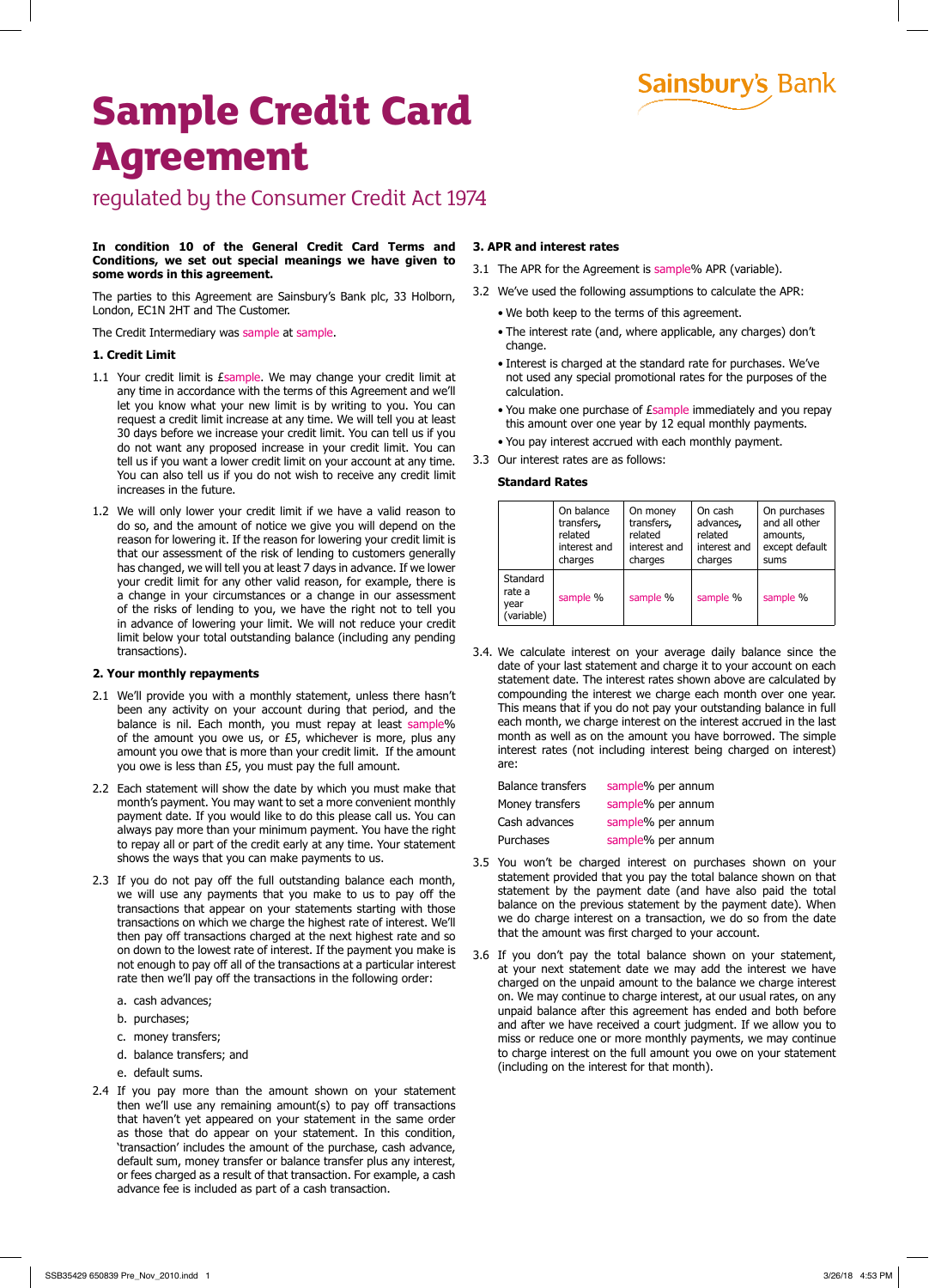3.7 We may change the interest rates applicable to your account for any valid reason listed below. This includes changing the rate of interest applicable to the types of transaction listed above or introducing new interest charges.

Valid reasons for varying your interest rate are:

- to reflect a change in the Bank of England base rate;
- to reflect changes to the law, regulations, codes of practice or the way we are regulated;
- to reflect changes in the costs to us of providing your account and the services and facilities available on it (including changes in technology we use);
- to reflect our assessment of the risk associated with your borrowing based upon behaviour or information obtained from Credit Reference Agencies;
- to ensure we continue to operate our business in a financially prudent manner and remain competitive in the market.
- 3.8 If we lower your interest rates, we may let you know before the change takes effect. If we increase any of the interest rates we charge under this agreement we'll tell you at least two months' before making the change. The new rates will apply to transactions and to your outstanding balance from the date the rate changes (which will be stated in our notice to you). You may notify us before the change takes effect that you want to close your account and repay your balance at the existing interest rate. If you do this, you must stop making any transactions, cancel recurring transactions and destroy all cards.

## **4. Total Amount Payable**

- 4.1 The total amount payable would be Esample based on the following assumptions:
	- 1. You and we keep to the terms of the agreement;
	- 2. You use your card to make a purchase of *Esample* at the start of the agreement;
	- 3. You repay that amount over the course of 1 year from the date of the transaction starting the month after you have made the purchase and you repay that amount, together with the interest charges accrued each month, by 12 equal monthly payments at the standard rate for purchases set out above;
	- 4. The interest rate (and, where applicable, any charges) don't change; and
	- 5. Your final payment clears all capital, interest and other charges outstanding.

#### **5. Charges**

- 5.1 We may charge a fee on the amount of a balance transfer or money transfer. This will vary dependent on your current offer. You can find out what this is by calling us. We charge a cash fee of sample% (at least £sample) for cash advances made in the UK or abroad. We may also limit the amount of your overall balance that can be made up of cash advances to a percentage of your overall credit limit. This is known as a cash limit.
- 5.2 If we apply this cash limit we'll tell you what that limit is and if it changes at any time. We may apply a limit to the amount you may draw from your account as cash advances within any one day or any other period we tell you. If we increase your cash limit, we will tell you at least 30 days before we do so. If we lower your cash limit because our assessment of the risk of lending to customers generally has changed, we will give you 7 days' notice. If we lower your cash limit because there is a change in your circumstances or a change in our assessment of the risks of lending to you, we have the right not to tell you in advance of lowering your limit.
- 5.3 We'll charge:
	- £12 each month in which a minimum payment amount that should have been paid remains outstanding.
	- £12 each month where you are over your credit limit when your statement is produced;
	- £12 each time a direct debit, cheque or other item is not paid, including a cheque which you write.

5.4 If you make transactions in a foreign currency, we'll change the amount of the transaction to pounds sterling at the payment scheme exchange rate used by the payment system (e.g. Mastercard, or Visa, depending on your card type) on the date the transaction is passed to us by them. You can find out the indicative payment scheme exchange rate by visiting www.mastercard.co.uk/en-gb/consumers/get-support/convertcurrency.html or

**Sainsbury's Bank** 

www.visaeurope.com/making-payments/exchange-rates. We'll charge a non-sterling transaction fee of sample% of the value of each foreign-currency transaction. We may also charge you £5 for changing your statement date if you have already asked us to change the date twice in the last six months.

- 5.5 We may change any fee or charge, or introduce new charges under this agreement to:
	- reflect changes to the law, codes of practice or the way we are regulated;
	- reflect changes in the costs to us of providing your account and the services and facilities available on it (including changes in technology we use);
	- reflect our assessment of the risk associated with your borrowing based upon behaviour or information obtained from Credit Reference Agencies;
	- ensure we continue to operate our business in a financially prudent manner and remain competitive in the market.

If we do this, we will give you at least 30 calendar days' notice, unless the change is to your benefit, in which case we may make the change immediately.

#### **6. Right of Withdrawal**

6.1 You have the right under section 66A of the Consumer Credit Act 1974 to withdraw from this agreement within a period of 14 calendar days, starting the day after the day you receive a copy of your agreement with your credit card. You don't need to give us any reason. In order to exercise this right you must write to us at Sainsbury's Bank Credit Cards, PO Box 10592, Wigston, LE18 9GZ or call 08085 40 50 60. If you exercise your right to withdraw and you have used your card or card details for transactions during the withdrawal period, you must repay any outstanding balance, including any interest due, without delay and no later than 30 calendar days after you have given us notice of withdrawal. You can contact us to find out the amount of interest payable for each day and we will tell you without delay. You can make a payment through online banking, by telephone banking (if registered) or by post.

#### **7. Missing Payments**

- 7.1 Missing payments could have severe consequences and make obtaining credit more difficult in the future. We may report any missed payments to a credit reference agency.
- 7.2 We may also take legal action against you if you do not make payments when they are due. If that action is successful, we may apply to enforce that judgment in a number of ways including getting a charging order against your home or an inhibition if your home is in Scotland. This means that, if your house is sold, the amount you owe us can be paid out of the proceeds of sale.

#### **8. How you can end this agreement**

8.1 This agreement has no fixed or minimum duration. You may end this agreement at any time by telling us. Once you have told us you want to end the agreement, you must stop using the card and pay off any amounts you owe. This will take effect when the notice is received by us.